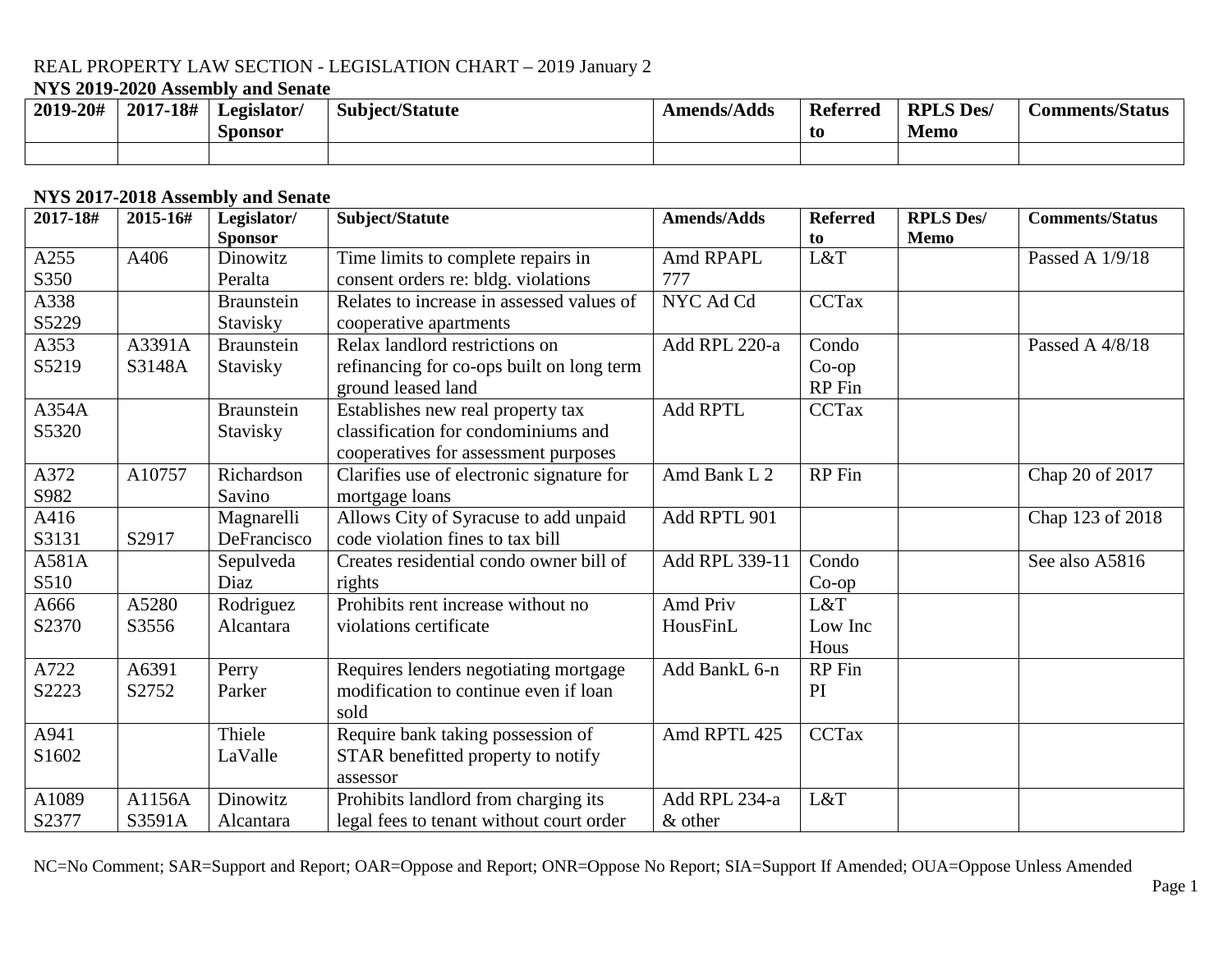| 2017-18# | 2015-16# | Legislator/<br><b>Sponsor</b> | Subject/Statute                                     | <b>Amends/Adds</b> | <b>Referred</b><br>to | <b>RPLS Des/</b><br>Memo | <b>Comments/Status</b> |
|----------|----------|-------------------------------|-----------------------------------------------------|--------------------|-----------------------|--------------------------|------------------------|
| A1186    | A3272    | Simanowitz                    | Prescribes method of payment for                    | Amd NYC Ad         | T&T                   |                          | Not active in 17-18    |
| S1576    |          | Avella                        |                                                     | Cd 11-322          |                       |                          | session                |
|          |          |                               | delinquent taxes, water/sewer etc. in<br><b>NYC</b> |                    |                       |                          |                        |
| A1371    | A10373   | Weinstein                     | Applies affirmative allegations re: high            | Amd RPAPL          |                       |                          |                        |
| S5928    |          | Avella                        | cost/subprime loans to all foreclosures             | 1302               |                       |                          |                        |
| A1382    | A1728    | Zebrowski                     | Relates to property tax exemption for               | Amd. RPT L         | <b>CCTax</b>          |                          |                        |
| S2599    |          | Lanza                         | 1005 disabled veterans                              | 458-a;             |                       |                          |                        |
| A1387    | A163     | Weinstein                     | No recording assignment of mtge. w/o                | Add S 291k to      | T&T                   | <b>OAR: RPLS</b>         |                        |
| S475     | S1278    | Peralta                       | mtge. ownership doc.                                | <b>RPL</b>         | <b>RP</b> Fin         | #1A 3/8/12               |                        |
|          |          |                               |                                                     |                    |                       | Memo #2<br>5/7/13        |                        |
| A1423    |          | Weinstein                     | Authorizes mortgage/lienor of                       | Amd RPAPL          | RP Fin                |                          |                        |
| S6172    |          | Hamilton                      | abandoned multiple dwelling to request              | 1972               |                       |                          |                        |
|          |          |                               | receiver                                            |                    |                       |                          |                        |
| A1475    |          | Zebrowski                     | Allows Rockland County municipalities               | Add RPTL 903       | <b>CCTax</b>          |                          |                        |
| S1773    |          | Carlucci                      | to add unpaid code violation fines to tax           |                    |                       |                          |                        |
|          |          |                               | bill                                                |                    |                       |                          |                        |
| A1498    | A247     | Weinstein                     | No standing defense not waived if                   | <b>Add RPAPL</b>   | <b>RP</b> Fin         |                          |                        |
| S6093    | S5241    | Savino                        | omitted from answer                                 | $1302-a$           |                       |                          |                        |
| A1746    | A837     | Pretlow                       | Fines co-op for failure to credit                   | Amd RPTL 425       | Condo                 |                          |                        |
| S76      | S2746A   | Hoylman                       | tenant/stockholder with STAR                        |                    | $Co$ -op              |                          |                        |
|          |          |                               | exemption                                           |                    |                       |                          |                        |
| A1785    | A6685B   | Perry (MS)                    | Requires recorder of deed to send notice            | Amd RPL 291        | T&T                   |                          |                        |
| S2966    | S7955    | Golden                        | of transfer to record owner [fraud                  |                    |                       |                          |                        |
|          |          |                               | protection]                                         |                    |                       |                          |                        |
| A1930    | A10701   | Joyner                        | Creates lease/landlord fraud awareness              | Amd Exec L 94-     | L&T                   |                          | Passed A 2/6/18 &      |
| S631     | S7732    | Boyle                         | program re: fraudulent landlords                    | $\rm{a}$           | Low Inc               |                          | 5/1/18                 |
|          |          |                               |                                                     |                    | Hous                  |                          |                        |
| A1953    |          | Moya                          | Removes mortgage guaranty insurance                 | Amd Ins L 6503     | RP Fin                |                          | Passed A 6/13/17       |
| S1478    | S6693    | Seward                        | coverage limit                                      |                    |                       |                          | Passed S 5/16/17       |
|          |          |                               |                                                     |                    |                       |                          | Chap 373 of 2017       |
| A1980    |          | Kavanagh                      | In relation to MCI rent increases                   | Add NYC Ad         | L&T                   |                          | Not active in 17-18    |
| S4312    | S4423    | Krueger                       |                                                     | Cd                 |                       |                          | session                |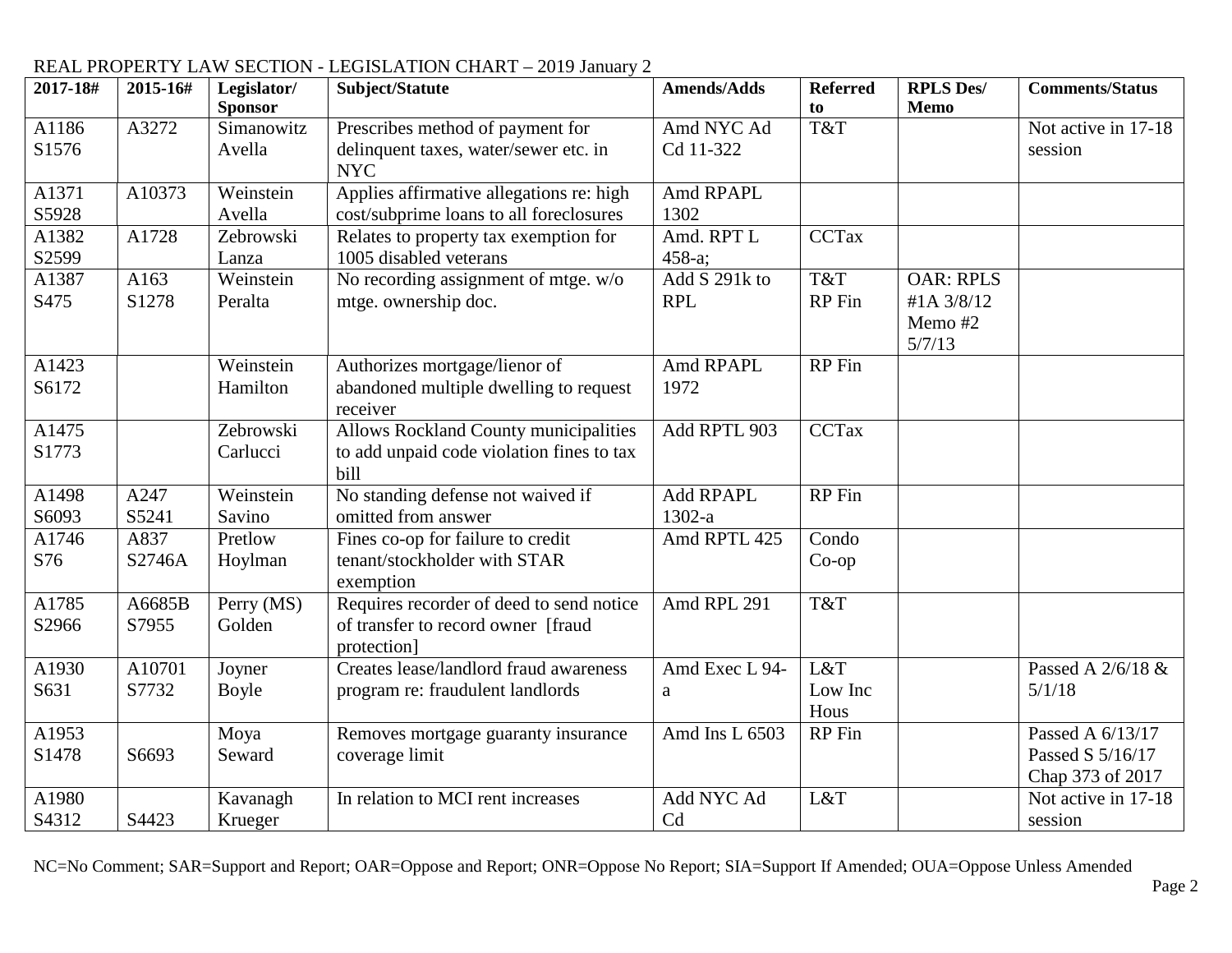| 2017-18# | 2015-16# | Legislator/<br><b>Sponsor</b> | Subject/Statute                           | <b>Amends/Adds</b> | <b>Referred</b><br>to | <b>RPLS Des/</b><br><b>Memo</b> | <b>Comments/Status</b> |
|----------|----------|-------------------------------|-------------------------------------------|--------------------|-----------------------|---------------------------------|------------------------|
| A2135    | A10246   | Dinowitz                      | Permits reverse mortgage for persons 70   | Amd RPL 280-c      | <b>RP</b> Fin         |                                 | See also               |
| S4712    | S7844    | Klein                         | and over secured by co-op unit            |                    | Condo                 |                                 | A10755/S8888           |
|          |          |                               |                                           |                    | $Co$ -op              |                                 |                        |
| A2188    | A1900    | Pretlow                       | Require landlord to furnish rider         | Add RPL 223-c      | L&T                   |                                 |                        |
| S2970    | S2241    | Stewart-                      | describing rights and duties of landlords |                    |                       |                                 |                        |
|          |          | Cousins                       | and tenants                               |                    |                       |                                 |                        |
|          | A3204    |                               | Provides tax abatement for removal of     | Amd RPTL 467-      | <b>CCTax</b>          |                                 |                        |
| A2237    |          | Peoples-                      |                                           |                    |                       |                                 |                        |
| S6805    |          | <b>Stokes</b>                 | lead paint                                | $\bf k$            |                       |                                 |                        |
|          |          | Alcantara                     |                                           |                    |                       |                                 |                        |
| A2490    | A7756    | McDonald                      | Reduces tax lien redemption period to 1   | Amd RPTL           | <b>CCTax</b>          |                                 | Passed A 6/20/18       |
| S175     | S5845    | Marchione                     | year for abandoned/vacant property        | 1120               |                       |                                 |                        |
| A2517    | A1890    | Englebright                   | Authorizes local laws to permit late      | Amd RPTL 425       | <b>CCTax</b>          |                                 |                        |
| S3196    |          | LaValle                       | <b>STAR</b> applications                  |                    |                       |                                 |                        |
| A2633    | A4315    | Sepulveda                     | Tenant gets atty. fees for service of     | Amd RPL 234-a      | L&T                   |                                 |                        |
| S2313    | S3750    | Alcantara                     | notice based of on false facts            |                    |                       |                                 |                        |
| A2681    | A5635    | Thiele                        | Seniors can file for STAR after purchase  | Amd RPTL 425       | <b>CCTax</b>          |                                 |                        |
| S3228    | S1593    | LaValle                       | subsequent to tax status date             |                    |                       |                                 |                        |
| A2784B   | A9588A   | McDonald                      | Relates to placing a lien for unpaid      | Add GenMunL        | T&T                   |                                 | Passed A 6/20/17       |
| S3691B   |          | Marchione                     | property taxes against proceeds of fire   |                    |                       |                                 | Passed S 6/21/17       |
|          |          |                               | insurance policy on any real property in  |                    |                       |                                 | Chap 342 of 2017       |
|          |          |                               | a municipality                            |                    |                       |                                 |                        |
| A2803    | A10116   | Williams                      | Expands definition of "tenant" for        | Amd RAPL           | <b>RP</b> Fin         |                                 | Passed A 4/25/18       |
| S5655    | S7792    | Klein                         | mortgage FC notice                        | 1305               | Workout               |                                 |                        |
|          |          |                               |                                           |                    | <b>BR</b>             |                                 |                        |
| A2874    |          | Galef                         | Relates to taxations of cooperatives      | Amd RPTL 581       | CCTax                 |                                 | Passed A 6/18/18       |
| S1191A   |          | Little                        |                                           | & RPL 339-y        | Condo                 |                                 |                        |
|          |          |                               |                                           |                    | $Co$ -op              |                                 |                        |
| A3031    |          | Englebright                   | Provide local option to extend time for   | Amd RPTL 457       | <b>CCTax</b>          |                                 | Chap 128 of 2017       |
| S3530    |          | LaValle                       | exemptions for first time homeowners      |                    |                       |                                 |                        |
| A3037A   |          | Skoufis                       | Clarifies what records a HOA member       | Amd NPC L 621      | Condo                 |                                 | Chap 343 of 2017       |
| S6648    |          | Larkin                        | may request from the HOA for review       |                    | $Co$ -op              |                                 |                        |
| A3145    | A6268    | Thiele                        | Proscribes rules for leasehold retirement | Add RPL 238-a      | T&T                   |                                 |                        |
|          |          |                               |                                           |                    |                       |                                 |                        |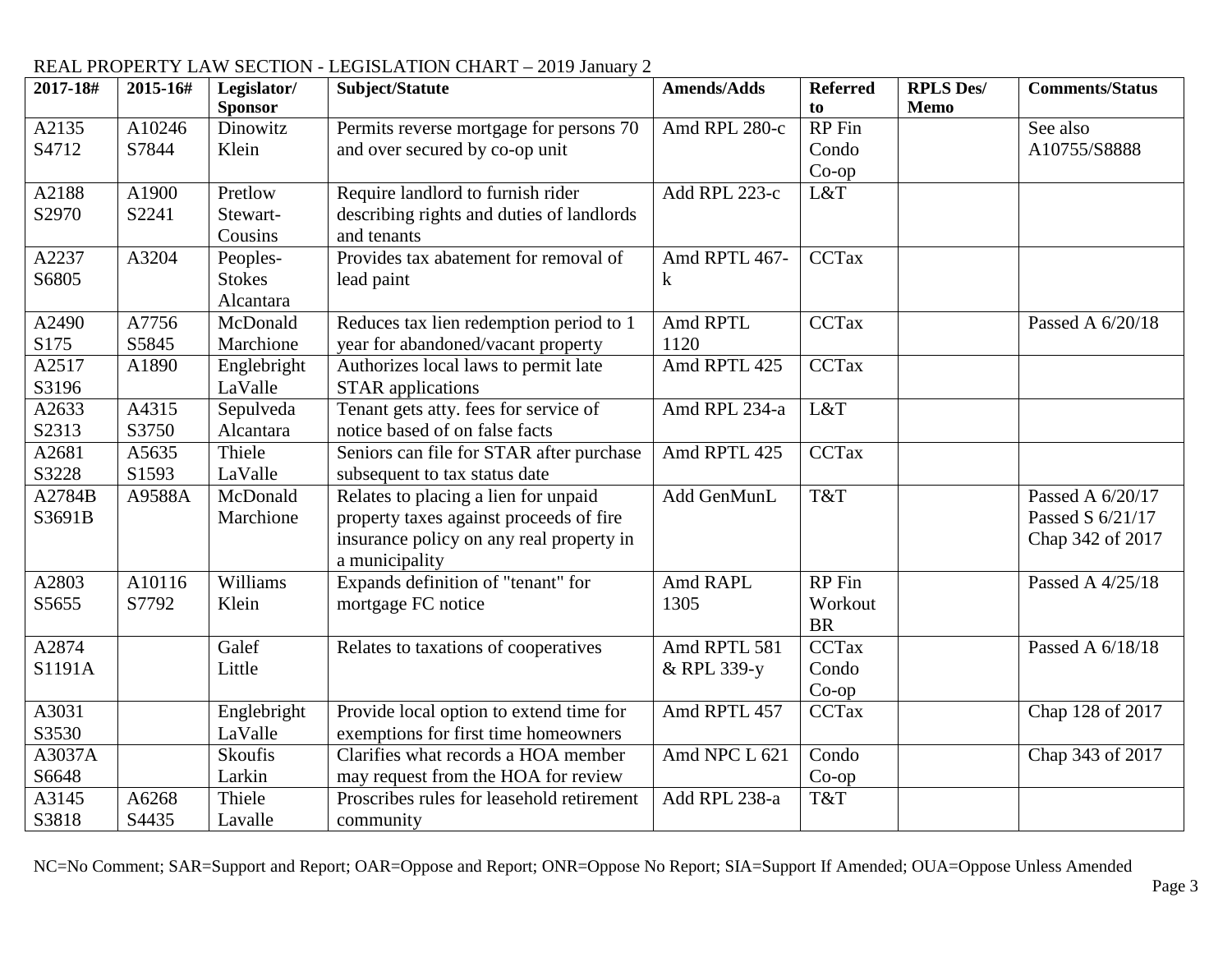#### **2017-18# 2015-16# Legislator/ Sponsor Subject/Statute Amends/Adds Referred to RPLS Des/ Memo Comments/Status** A3246B S3897B Brindisi Carlucci Relates to home improvement contract provisions Amd GenBusL 770, add 771-b Const Passed A 6/4/18 A3322 S2654 A997 S6339 Miller Hamilton Requires residential mortgage bill of rights be printed and posted on internet in 8 most spoken languages Amd Bank 35 RP Fin A3435 S7039 A2536 S2228 Kim Kennedy Requires mortgage lenders/brokers to provide consumer pamphlet prior to application Add Bank L  $35$  RP Fin See also A5372/S334 A3691 S7735 Galef Parker Prohibits HOA from restricting installation/use of solar power Add RPL Art 9-c Sec. 342 Condo Co-op A3765 S2935 A1237 Dinowitz Gallivan Authorizes sale or mortgage of certain real property of religious corporation without leave of Supreme Court Amd Rel CorpL 12 NFP T&T A3827 S5240 A613 S3560 Rosenthal Gianaris Prohibits landlords from refusing to deal with persons involved in prior summary proceeding Amd ExecL 26 L&T A3838 S2374 A5594 S3036 Sepulveda Alcantara Prohibits collection of an administrative expense by landlord and provides for the tenant to collect all interest paid on a security deposit Amd GOL 7-103 L&T A3927 S8133 Zebrowski Little Prohibits tax exemptions for properties violating zoning laws Amd RPTL 420a CCTax T&T A4127 S7751 S2610 Magee Marchone Authorizes county clerks to establish electronic map filing Amd RPL 334 T&T Chap 489 of 2018 A4335 S3192 A3857 S2872 **Gottfried** Krueger Makes warrant execution, not issuance, act which annuls relationship Amd RPAPL 749(3) L&T A4507A S118A Gottfried Hoylman Requires written notice of the cancellation of a tax levy to be provided by registered or certified mail Amd Tax L 3016 | CCTax | Vetoed - Memo # 279 A5006 S5836 A1067 S2779 Rosenthal Krueger Relates to tenant association first option to purchase Add Priv HousFinL L&T RP Fin A5039 S3715 A7324 O'Donnell Krueger Reduces maximum rent increase in one year Add NYC Ad Cd L&T

### REAL PROPERTY LAW SECTION - LEGISLATION CHART – 2019 January 2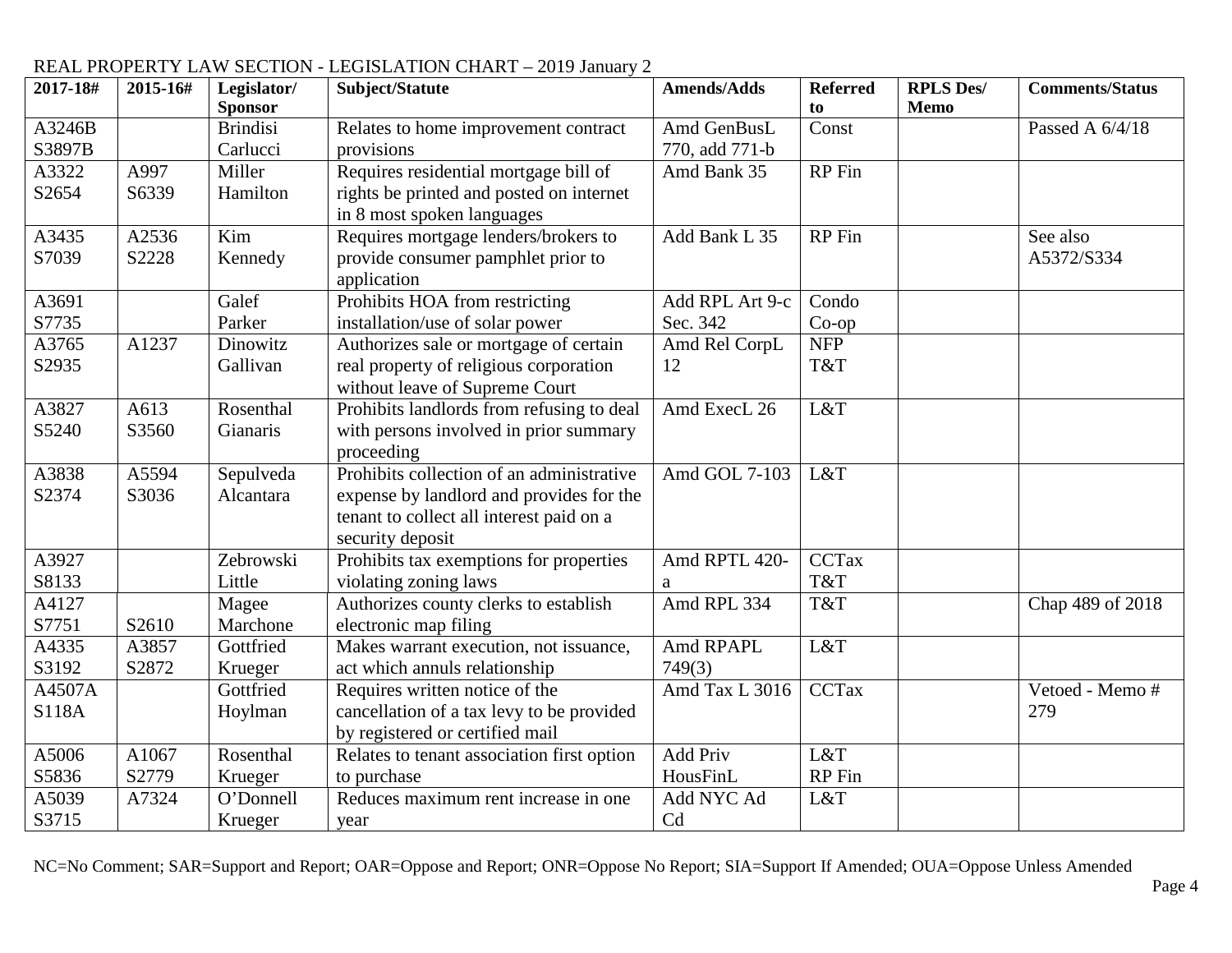| 2017-18#         | 2015-16# | Legislator/<br><b>Sponsor</b> | Subject/Statute                                                                                                                                              | <b>Amends/Adds</b>  | <b>Referred</b><br>to | <b>RPLS Des/</b><br>Memo | <b>Comments/Status</b> |
|------------------|----------|-------------------------------|--------------------------------------------------------------------------------------------------------------------------------------------------------------|---------------------|-----------------------|--------------------------|------------------------|
| A5064            | A8121    | O'Donnell                     | Relates to housing accommodations for                                                                                                                        | Amd ETPA &          | L&T                   |                          |                        |
| S4378            | S5840    | Krueger                       | senior citizens                                                                                                                                              | NYC Ad Cd           |                       |                          |                        |
| A5085<br>S2351   | A3260    | <b>Titus</b><br>Parker        | Provides for recordation of restrictive<br>covenant modification documents where<br>conveyance documents include language<br>which violates civil rights law | Add RPL 291-k       | T&T                   |                          |                        |
| A5329            | A4259    | Cusick                        | Makes some insurance provisions in                                                                                                                           | Amd GOL 5-          | Const                 |                          |                        |
| S5239            | S2925    | DeFrancisco                   | construction contracts void                                                                                                                                  | 322.1               |                       |                          |                        |
| A5330<br>S3240   | A4267    | Cusick<br>DeFrancisco         | Makes certain indemnification<br>agreements in construction contracts<br>void as against public policy                                                       | Amd GOL 5-<br>322.1 | Const                 |                          |                        |
| A5372            | A2536    | Mosley                        | Requires mortgage lenders and brokers                                                                                                                        | Add Bank L 35       | RP Fin                |                          | See also               |
| S334             | S2228    | Peralta                       | to provide consumers with mortgage bill<br>of rights                                                                                                         |                     |                       |                          | A3435/S7039            |
| A5376            | A1226    | <b>Titus</b>                  | Prohibit mortgagee from refusing to                                                                                                                          | Add RPL 254-e       | <b>RP</b> Fin         |                          |                        |
| S4954            | S233     | Diaz                          | accept partial mortgage payments                                                                                                                             |                     |                       |                          |                        |
| A5472            | A1426    | Garbarino                     | Appeal of dispute between shareholders                                                                                                                       | Add Coop Corp       | Condo                 |                          |                        |
| S637             |          | Boyle                         | and boards to AG appointed hearing<br>officer                                                                                                                | L 78                | $Co$ -op              |                          |                        |
| A5500            |          | Weprin                        | Repeals tax exemptions to major league                                                                                                                       | <b>Repeal RPTL</b>  | <b>CCTax</b>          |                          |                        |
| S8128            |          | Kavanagh                      | sports teams                                                                                                                                                 | 429                 |                       |                          |                        |
| A5685A<br>S4846A |          | Hunter<br>Valesky             | Allows tenant to deduct water bill<br>payments from rent                                                                                                     | Amd RPL 235-a       | L&T                   |                          | Passed A 3/20/18       |
| A5700            |          | Cymbrowitz                    | Requires Landlord to grant access to                                                                                                                         | NYC Ad Cd           | L&T                   |                          |                        |
| S3643            |          | Parker                        | engineer to inspect MCI's                                                                                                                                    |                     |                       |                          |                        |
| A5738            |          | Hunter                        | Requires landlord/owner contact                                                                                                                              | Add RPL 235-h       | L&T                   |                          |                        |
| S4847            |          | Valesky                       | information to be provided to tenants                                                                                                                        |                     | PI                    |                          |                        |
| A5791            |          | Cymbrowitz                    | Prohibits warehousing of apartments and                                                                                                                      | NYC Ad Cd           | L&T                   |                          |                        |
| S5132            |          | Bailey                        | harassment                                                                                                                                                   |                     |                       |                          |                        |
| A5792            |          | Cymbrowitz                    | Realtor to succession of rent regulated                                                                                                                      | NYC Ad Cd           | L&T                   |                          |                        |
| S2144            |          | Alcantara                     | apartment                                                                                                                                                    |                     |                       |                          |                        |
| A5798            |          | Cymbrowitz                    | Relates to sale of limited profit housing                                                                                                                    | Priv HousFinL       | Low Inc               |                          |                        |
| S3181            |          | Kruger                        | company project and reserve for MCI                                                                                                                          |                     | Hous                  |                          |                        |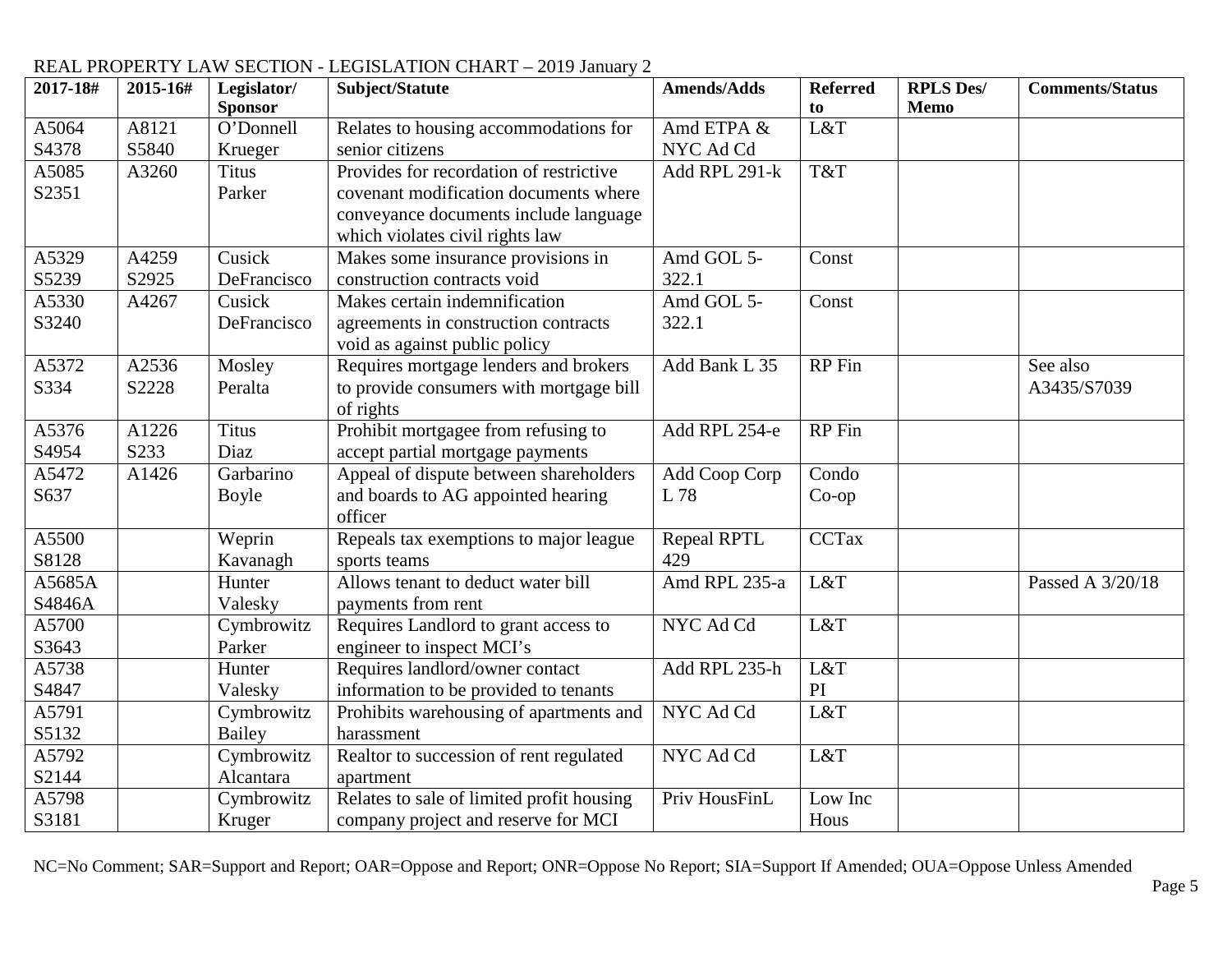| 2017-18# | 2015-16# | Legislator/        | Subject/Statute                           | <b>Amends/Adds</b> | <b>Referred</b> | <b>RPLS Des/</b> | <b>Comments/Status</b> |
|----------|----------|--------------------|-------------------------------------------|--------------------|-----------------|------------------|------------------------|
|          |          | <b>Sponsor</b>     |                                           |                    | to<br>Workout   | <b>Memo</b>      |                        |
| A5821    |          | Weinstein<br>Klein | Relates to foreclosure of home equity     | <b>RPL 280-d</b>   | <b>BR</b>       |                  |                        |
| S4452    |          |                    | reverse mortgages                         |                    |                 |                  |                        |
| A5823    |          | Wright             | Requires notices to adjacent owners of    | NYC Ad Cd          | T&T             |                  | Chap 217 of 2018       |
| S4519    |          | Montgomery         | demolition                                |                    |                 |                  |                        |
| A5837    |          | Lentol             | Increases referee fees for reference and  | Amd CPLR           | Workout         |                  | Chap 376 of 2018       |
| S8351    |          | Golden             | sale                                      | 8003               | <b>BR</b>       |                  |                        |
|          |          |                    |                                           |                    | <b>RP</b> Fin   |                  |                        |
| A5953    |          | Pichardo           | Provides for receiver & managing agent    | Amd RPAPL          | RP Fin          |                  |                        |
| S1072    | S1425    | Rivera             | in NYC foreclosures;                      | 1325               | Workout         |                  |                        |
|          |          |                    |                                           |                    | <b>BR</b>       |                  |                        |
| A6028A   |          | Hunter             | Permits individuals with disabilities to  | Amd RPL 227-a      | L&T             |                  | Passed A 3/20/18       |
| S4970    |          | Valesky            | terminate leases under certain            |                    |                 |                  |                        |
|          |          |                    | circumstances                             |                    |                 |                  |                        |
| A6246A   | A10425   | Walker             | Requires notaries public and              | Add & Amd          | T&T             |                  |                        |
| S5756A   | S8058    | Lanza              | commissioners of deeds to complete and    | ExecL 135-c/136    |                 |                  |                        |
|          |          |                    | retain certain documents relating to the  |                    |                 |                  |                        |
|          |          |                    | transfer of residential real property     |                    |                 |                  |                        |
| A6247    |          | Walker             | Return sec. dep. w/in 30 days or provide  | Add GOL 7-104      | L&T             |                  |                        |
| S3112    |          | Parker             | written explanation                       |                    | PI              |                  |                        |
| A6248    |          | Walker             | Requires assigned counsel in certain RP   | Add RPAP L         | PI              |                  |                        |
| S2230    |          | Parker             | actions                                   | 722 etc.           |                 |                  |                        |
| A6254    | A10359   | Walker             | Admin expenses allowed to be deducted     | Amd GOL 7-103      | L&T             |                  | See also A262          |
| S3311    | S2815    | Krueger            | from tenant security deposits             |                    |                 |                  | S2815 in 2015-16       |
| A6257    | A6749    | Walker             | Records of eviction proceedings on        | Add RPAPL 757      |                 |                  |                        |
| S2840    | S2786    | Parker             | foreclosed property to be sealed, with    |                    |                 |                  |                        |
|          |          |                    | fines for non-compliance                  |                    |                 |                  |                        |
| A6449    | A9460    | Buchwald           | Prohibits termination of tenancy without  | Add RPL 228-a      | L&T             |                  |                        |
| S767     | S6883    | Stewart-           | court approval in certain housing         |                    | PI              |                  |                        |
|          |          | Cousins            | occupied by seniors and/or disabled       |                    |                 |                  |                        |
|          |          |                    | persons                                   |                    |                 |                  |                        |
| A6608A   | A1053    | Gjonaj             | Relates to renewal of lease upon tenant's | Add NYC Ad         | L&T             |                  | Not active in 17-18    |
| S3559    |          | Little             | failure to renew his or her lease         | Cd                 |                 |                  | session                |
| A6635    | A3411    | Titone             | Provides for alternative means for notice | Amd Lien L 182     | Com Leas        |                  |                        |
| S4992    |          | Larkin             | of lien on self-storage unit occupant     |                    |                 |                  |                        |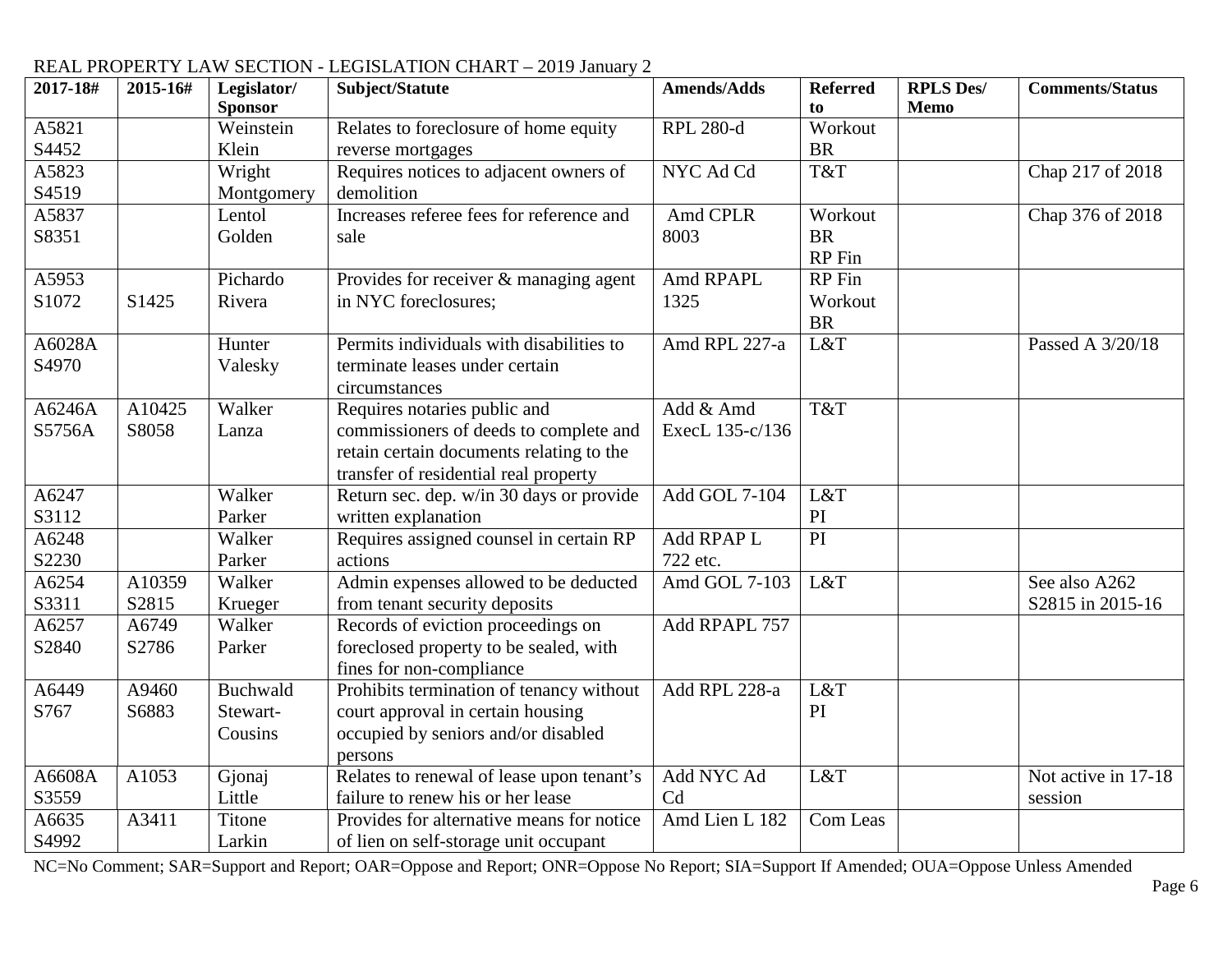#### **2017-18# 2015-16# Legislator/ Sponsor Subject/Statute Amends/Adds Referred to RPLS Des/ Memo Comments/Status** A6875 S6253 A3898 Dickens Comrie Establishes tenant's right to offset rent by cost of certain emergency repairs Add RPL 235-b  $\vert$  L&T A7095 S5378 Williams Persaud Require landlord facing imminent foreclosure to so advise tenant before new lease Add RPL  $235-h$  RP Fin PI A7141 S793 De La Rosa Alcantara Allows tenants 60 or older to have pets with certain limitations Add PubHous L 223-c L&T  $\qquad$  Passed S 3/7/17 A7147A S5547A Galef Carlucci Allows 2 year phase in for certain properties after town wide revaluation Add RPT L 485 t CCTax Low Inc Hous See also A6302 A7226 S5467 Miller Addabbo Authorizes DA to intervene in summary proceeding where occupancy is illegal Add RPAPL 715 L&T A7366 S8461 Walker Comrie Create independent source of assistance for Mitchell Lama tenants new statute | Low Inc Hous A7373 S2028 Niou **Squadron** Relates to statutes of limitation based on notices of deregulation Add NYC Ad Cd L&T A7392 S2023 S589 Niou Squadron In action for willful neglect of residential property, treble damages provided Add RPAPL 854 L&T A7406 S6488 Dilan Hamilton Imposes a tax on the transfer of certain real property within two years of a prior transfer of such property Add NYC Ad Cd L&T A7520 S7182 Lentol Bonacic Regulates short term rental units (e.g. Air BnB) Amd multiple laws  $L&T$  See also A8065/S5978 A7523 S5739 Farrell Young Extends the real estate transfer tax reductions for conveyances of real property to existing real estate investment funds Amd Tax L 1201/1402 & NYC Ad Cd T&T Chap 272 of 2017 A7550 S4432 A5860 S1285 Ortiz Montgomery Landlord to provide receipt for paid rent, with rent reduction if not done Amd RPL 235-e L&T A7852B S5861B Lifton Seward Imposes an occupancy tax in the City of Cortland Add Tax L 1202-ff **CCTax** A8065 S5978 Fahy Funke Regulates/imposes tax on short term rental of private dwellings Amd/Add MultRes L &  $L&T$  See also A7520/S7182

#### REAL PROPERTY LAW SECTION - LEGISLATION CHART – 2019 January 2

NC=No Comment; SAR=Support and Report; OAR=Oppose and Report; ONR=Oppose No Report; SIA=Support If Amended; OUA=Oppose Unless Amended

Tax L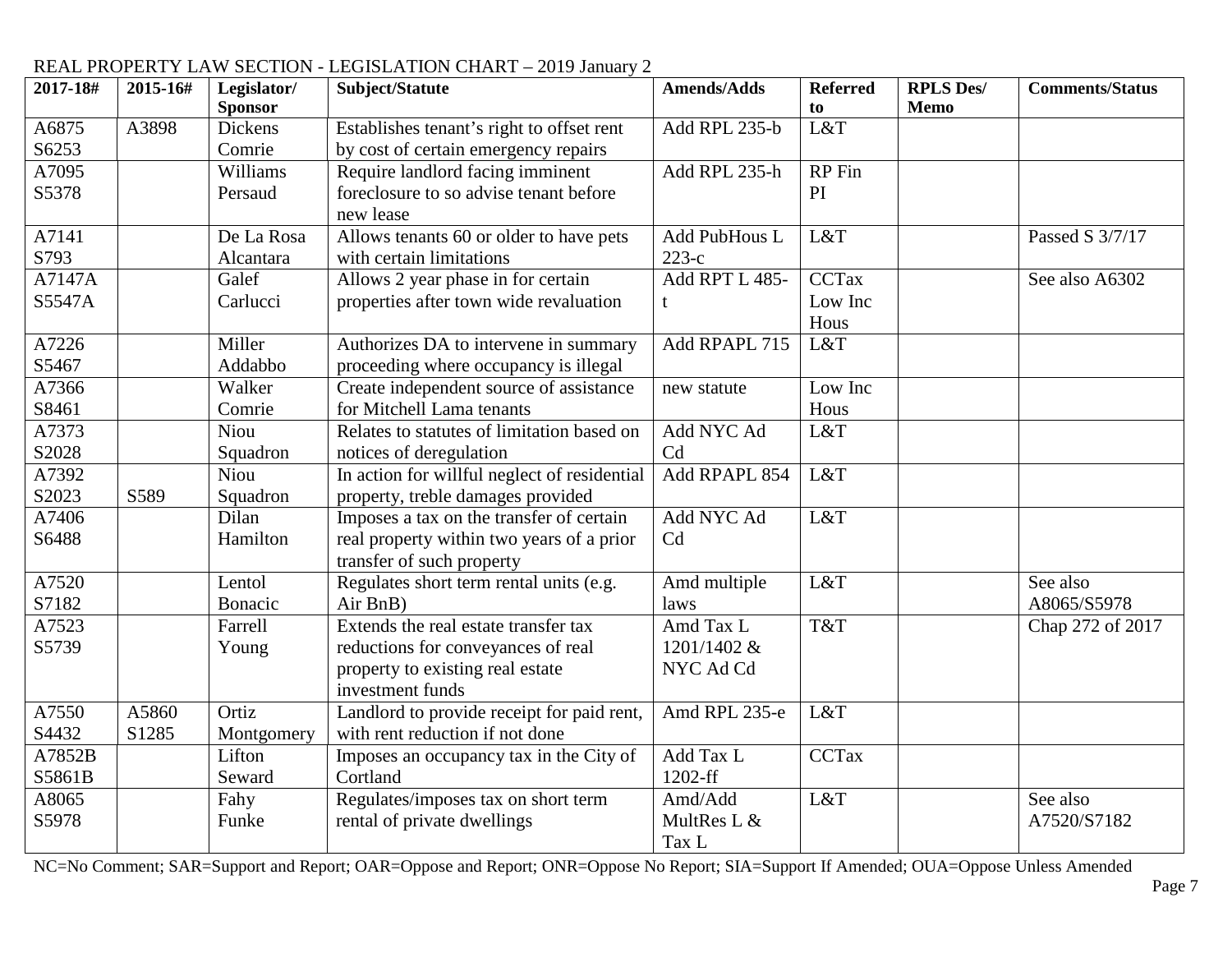| 2017-18# | 2015-16# | Legislator/<br><b>Sponsor</b> | Subject/Statute                                                  | <b>Amends/Adds</b> | <b>Referred</b><br>to | <b>RPLS Des/</b><br><b>Memo</b> | <b>Comments/Status</b> |
|----------|----------|-------------------------------|------------------------------------------------------------------|--------------------|-----------------------|---------------------------------|------------------------|
| A8165    |          | Niou                          | Affects recovery of certain rental units                         | Amd NYC Ad         | L&T                   |                                 |                        |
| S7020    | S107     | Hoylman                       | by landlord in NYC                                               | Cd                 |                       |                                 |                        |
| A8261    |          | Cymbrowitz                    | Regarding conflicts of interest for co-op                        | Add RPL Art 9-     | Condo                 |                                 | Chap 305 of 2017.      |
| S6652    |          | Golden                        | <b>BOD</b> members                                               | $\mathsf{C}$       | $Co$ -op              |                                 | See also               |
|          |          |                               |                                                                  |                    |                       |                                 | A8993/S7279            |
| A8293A   |          | Morelle                       | Relates to the liability of design                               | Add/Amd            | Const                 |                                 | Passed A 6/20/18       |
| S6622A   |          | Ranzenhoffer                  | professionals                                                    | various laws       |                       |                                 | Passed S 6/14/18       |
|          |          |                               |                                                                  |                    |                       |                                 | Vetoed - Memo #        |
| A8331    |          | Titone                        |                                                                  | Add MultDwell      | L&T                   |                                 | 265                    |
| S5767    |          | Lanza                         | Authorizes temp occupancy for<br>compensation of a Class A mult. | L <sub>4</sub>     |                       |                                 |                        |
|          |          |                               | dwelling that is a coop or condo unit                            |                    |                       |                                 |                        |
|          |          |                               | under certain circumstances                                      |                    |                       |                                 |                        |
| A8467    |          | Cahill                        | Defines inducement for title                                     | Amd Ins L 6409     | <b>TI TF</b>          |                                 |                        |
| S6704    |          | Seward                        | insurers/agents                                                  |                    |                       |                                 |                        |
| A8554    | A5693    | Kavanaugh                     | Requires residential property managers                           | Add RPL Art        | Condo                 |                                 |                        |
| S2027    | S198A    | Squadron                      | to be licensed by NYDOS                                          | 12D S448           | $Co$ -op              |                                 |                        |
|          |          |                               |                                                                  |                    | L&T                   |                                 |                        |
| A8684    |          | Rosenthal L                   | Regarding companion animals in                                   | Amd RPAPL          |                       |                                 | Chap 205 of 2018       |
| S7388    |          | Tedisco                       | eviction actions                                                 | 749                |                       |                                 |                        |
| A8729    | A3574    | Skoufis                       | Tax exemption for improvements made                              | Add RPTL 458-      | <b>CCTax</b>          |                                 | Passed A 6/20/18       |
| S7001    | S2253    | Larkin                        | by severely injured military members                             | $\mathbf{C}$       |                       |                                 |                        |
| A8886A   |          | O'Donnell                     | Approves major capital improvement                               | Amd various        | L&T                   |                                 | Passed A 5/14/18       |
| S8089A   |          | Bailey                        | rent increases and time period for<br>recovery of expenses       | laws               |                       |                                 |                        |
| A8922    |          | Rosenthal                     | Regarding affordable residential green                           | Amd various        | Green                 |                                 | Chap 311 of 2018       |
| S7321    |          | Griffo                        | building program                                                 | laws               |                       |                                 |                        |
| A8984    | A9394    | Magnarelli                    | Relates to required notices in a                                 | <b>Add RPAPL</b>   | <b>RP</b> Fin         |                                 |                        |
| S7977    | S4895    | Marchone                      | residential foreclosure action                                   | 1303               |                       |                                 |                        |
| A8993    |          | Cymbrowitz                    | Clarifies types of condos/co-ops required                        | Amd NPC L          | Condo                 |                                 | Chap 9 of 2018.        |
| S7279    |          | Golden                        | to submit annual reports                                         | 519-a & BCL        | $Co$ -op              |                                 | See also               |
|          |          |                               |                                                                  | 727                |                       |                                 | A8261/S6652            |
| A9039    |          | Ramos                         | Alter/study NY first time home saving                            | Amd Priv           | RP Fin                |                                 | Chap 379 of 2018       |
| S7316    |          | Little                        | program                                                          | HousFinL           |                       |                                 |                        |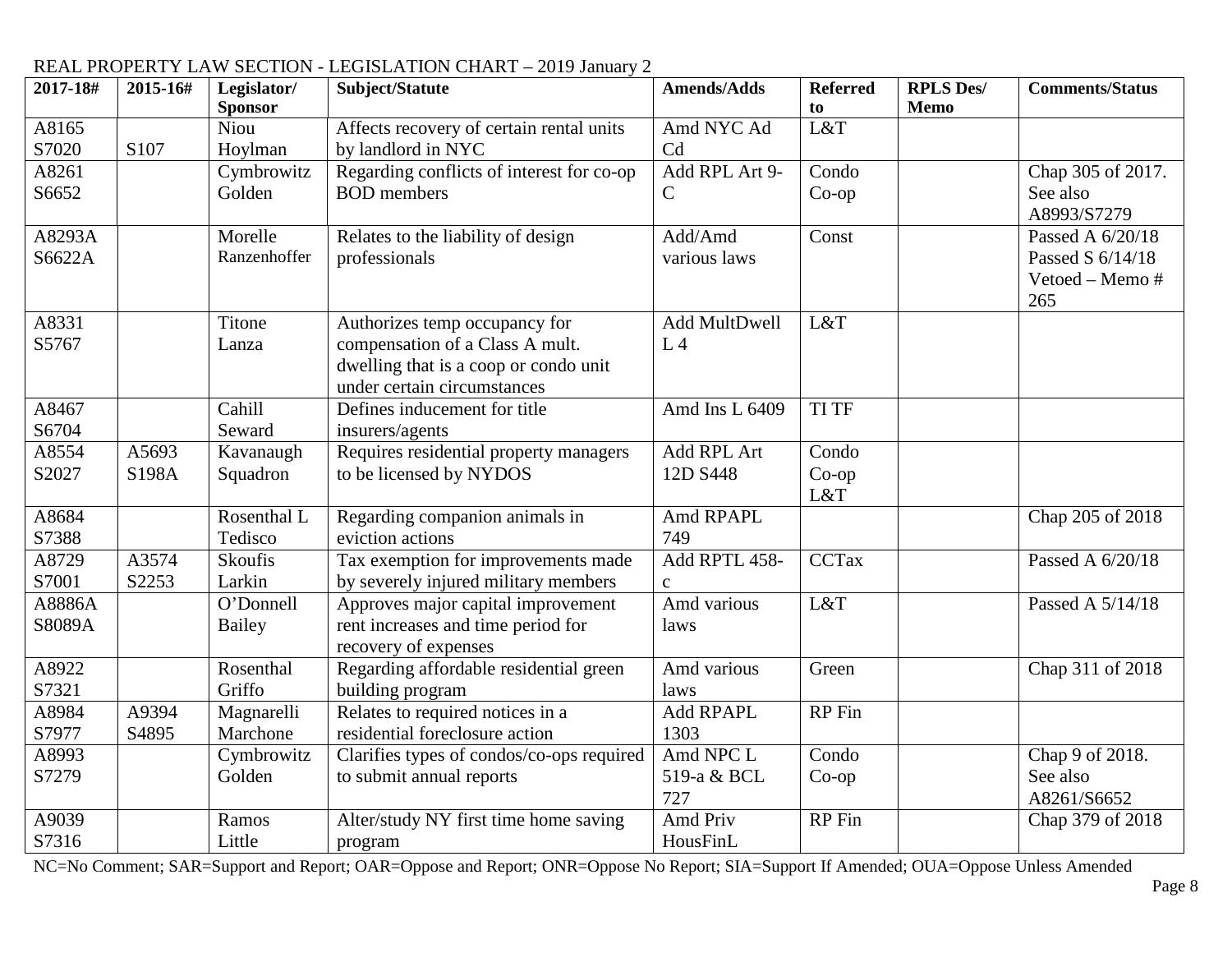| 2017-18#         | 2015-16#        | Legislator/<br><b>Sponsor</b> | Subject/Statute                                                                                                                                     | <b>Amends/Adds</b>                              | <b>Referred</b><br>to | <b>RPLS Des/</b><br><b>Memo</b> | <b>Comments/Status</b> |
|------------------|-----------------|-------------------------------|-----------------------------------------------------------------------------------------------------------------------------------------------------|-------------------------------------------------|-----------------------|---------------------------------|------------------------|
| A9508C<br>S7508C |                 | <b>Budget</b>                 | Part HH to include reverse mortgages as<br>"home loans"                                                                                             | Amd RPAPL<br>1304                               | RP Fin                |                                 | Chap 58 of 2018        |
| A9509C<br>S7509C |                 | <b>Budget</b>                 | Part T to amd. re: transfer tax refunds<br>and $>\$ 1 million additional tax                                                                        | Amd Tax L<br>1402-a & 1412                      | T&T                   |                                 | Chap 59 of 2018        |
| A9592<br>S1992A  | A10745<br>S8177 | Weinstein<br>Klein            | To include reverse mortgages as "Home<br>loan" for required prior notices                                                                           | Amd RPAPL<br>1304                               | RP Fin                |                                 |                        |
| A9637<br>S8848   |                 | Cusick<br><b>Breslin</b>      | Relates to payment and retainage in<br>construction contracts                                                                                       | Amd GenBusL                                     | Const                 |                                 |                        |
| A9713<br>S6929   |                 | Williams<br>Persaud           | Grants a tax deferment for persons 65<br>years or older who own and occupy real<br>property in NYC                                                  | <b>Add RPTL</b><br>$§467-k$                     | <b>CCTax</b>          |                                 |                        |
| A9734<br>S1116A  | A9225<br>S6518  | Thiele<br>Akshar              | Relates to extending benefits of STAR<br>program to small business                                                                                  | Amd RPTL 425                                    | <b>CCTax</b>          |                                 |                        |
| A9745<br>S7073   |                 | Paulin<br>Kavangh             | Authorizes shareholders to attend<br>meetings via remote communication and<br>to be deemed present for voting purposes                              | Amd BCL<br>602/605                              | Condo<br>$Co$ -op     |                                 | Passed A 3/6/18        |
| A9757<br>S5874   | A1180           | Rosethal D<br>Stavisky        | Relates to limited-profit housing<br>companies and tax exemptions                                                                                   | Amd RPTL &<br>Priv HousFinL                     | <b>CCTax</b>          |                                 |                        |
| A9763<br>S7167   |                 | Weinstein<br>Klein            | Directs the department of financial<br>services to periodically inspect<br>residential real properties for which a<br>lender has a duty to maintain | Amd RPAPL<br>1307/1308/1310                     | T&T                   |                                 |                        |
| A9965<br>S8060   |                 | Morelle<br>Helming            | Relates to leasing and licensing of park<br>property                                                                                                | Amd Pks & Rec<br>L 3.09                         | T&T                   |                                 | Chap 384 of 2018       |
| A9967<br>S8972   |                 | Hunter<br>Valesky             | Property tax exemption for low income<br>owners who must buy flood insurance                                                                        | Add RPTL 467-<br>$\bf k$                        | <b>CCTax</b>          |                                 | Chap 512 of 2018       |
| A9974A<br>S8023A |                 | Lentol<br>Dilan               | Extending time to file final application<br>under industrial and commercial<br>abatement program                                                    | Amd RPTL &<br>NYC Ad Cd                         | <b>CCTax</b>          |                                 |                        |
| A10017<br>S7866  |                 | Cymbrowitz<br>Little          | Establish an affordable independent<br>senior housing assistance program                                                                            | <b>Add Priv</b><br>HousFinL Art.29<br>Sec. 1260 | Low Inc<br>Hous       |                                 |                        |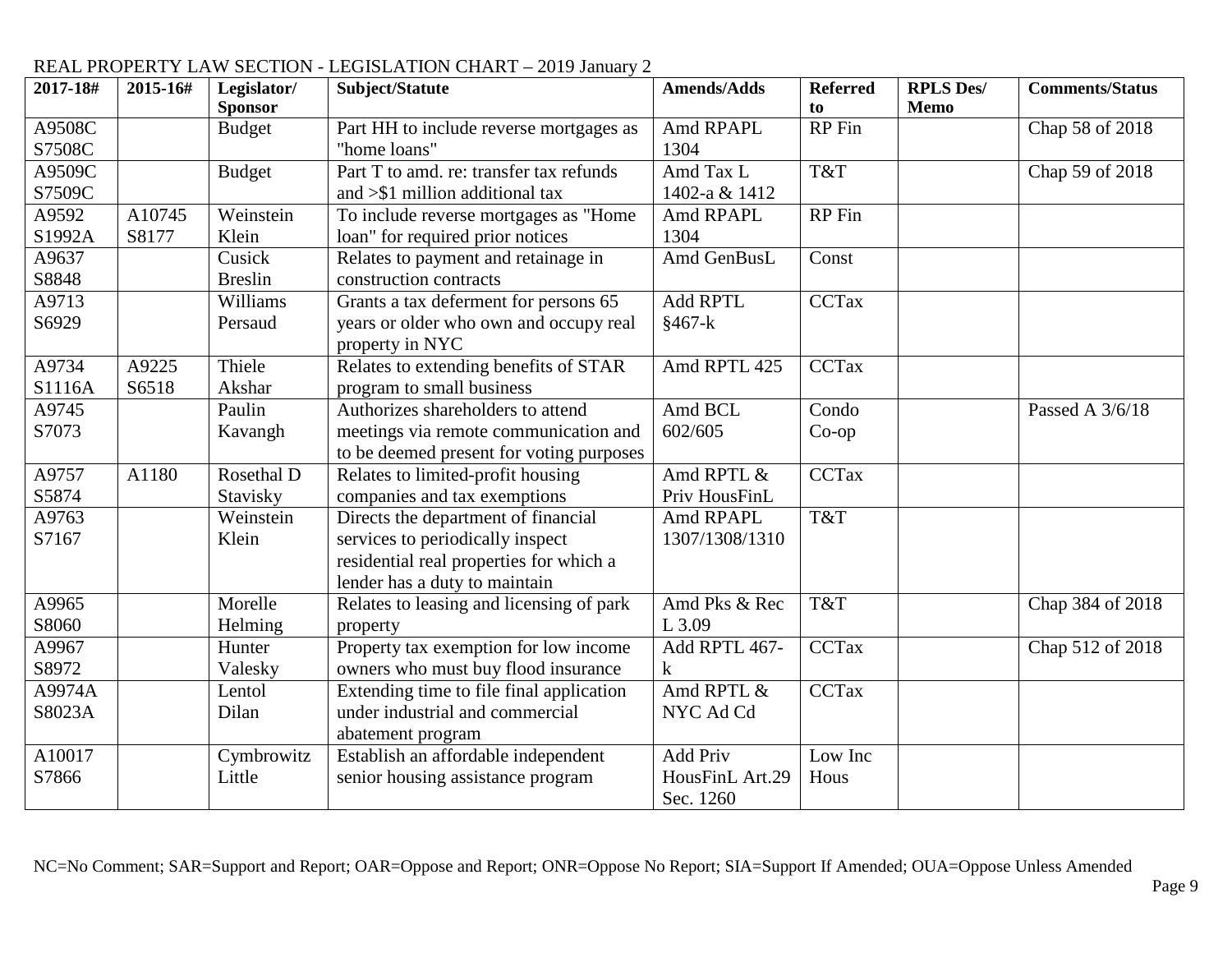#### **2017-18# 2015-16# Legislator/ Sponsor Subject/Statute Amends/Adds Referred to RPLS Des/ Memo Comments/Status** A10053 S7963 Heastie Bailey Establishes NYC Housing Authority Modernization Act (Part A); and provides for reporting on lead-based paint poisoning protection (Part B) Add Pub Hous L 402-d L&T  $\qquad$  Passed A 3/12/18 A10059 S7966 Fahy Breslin Extends the effectiveness of Chapter 405 of the laws of 2005 for two years relating to authorization for the County of Albany to impose a mortgage recording tax Amd Sec 2 of Ch. 405 of 2005 CCTax Chap 346 of 2018 A10084 S7523 Lavine Hannon Enacts the "fairness in cooperative homeownership act" Add RPL Art 11 - 360-366 Condo Co-op A10111  $S1990A$   $S658$ Rodriguez Klein Establishes NYC Housing Authority Repair Certificate Program to grant zoning benefits to developers which perform capital improvements Add Pub Hous L & NYC Ad Cd T&T A10150 S8049 Carroll Lanza Extends to 1-1-2021 deadline to apply for solar tax abatement Amd RPTL 499bbbb & 499-cccc Green Chap 327 of 2018 A10168 S3948 O'Donnell Young Directs court to notify former owner of foreclosed property that they have the right to file a claim for excess funds Amd RPAPL 1354, RPL 1136 **Workout** BR A10193 S8708 Hunter Bailey No rent to landlord without valid  $C$  of  $O$  Add MultRes L  $\frac{302-a}{\text{Amd RPTL}306}$  $L&T$  Passed A  $6/14/18$ A10244 S8069 Galef Little Requires reassessment every 20 years Amd RPTL 306 CCTax A10254B S4136C | S7048 **Benedetto** Lanza Allows NYC to rebate portion of property taxes on 1-6 family residences Amd RPTL 467 e CCTax See also A10983/S7076 A10304 S8637 Paulin Gallivan Requires 2/3 Board vote for certain nonprofit corps Amd NPC L 902/1003 NFP Passed A 6/19/18 A10336 S8699 Paulin Gallivan Fixes minimum # of members for nonprofit corp Amd NPC L 601 NFP Chap 411 of 2018 A10502 SA8530 Dilan Little Extends to 2021 initial rents in units rehabbed housing development companies Amd Ch. 84 of 1993 Low Inc Hous Chap 93 of 2018

## REAL PROPERTY LAW SECTION - LEGISLATION CHART – 2019 January 2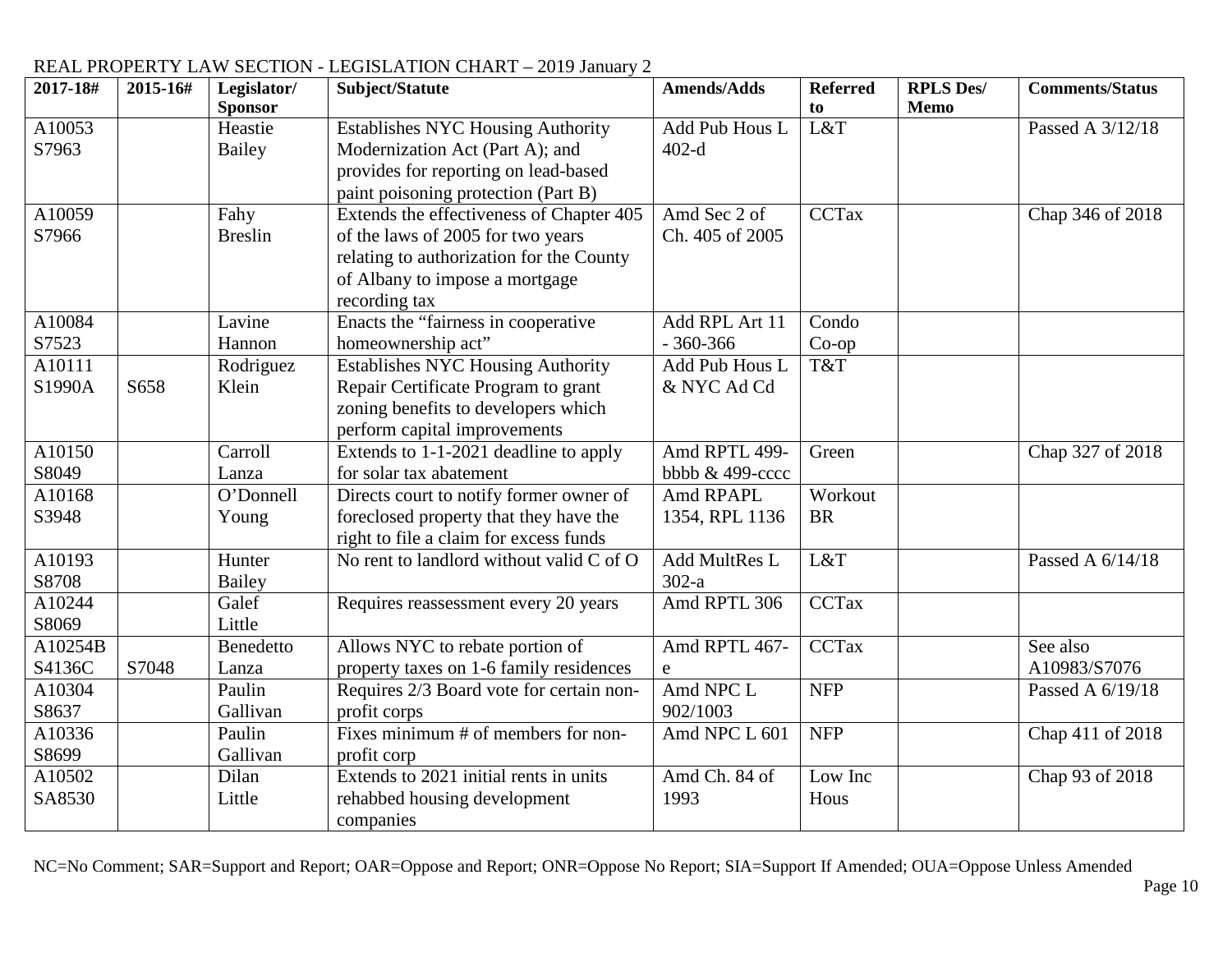| 2017-18# | 2015-16# | Legislator/<br><b>Sponsor</b> | Subject/Statute                          | <b>Amends/Adds</b> | <b>Referred</b><br>to | <b>RPLS Des/</b><br><b>Memo</b> | <b>Comments/Status</b> |
|----------|----------|-------------------------------|------------------------------------------|--------------------|-----------------------|---------------------------------|------------------------|
| A10533   |          | Lentol                        | Extends filing deadlines for             | Amd RPTL 489-      | CCTax                 |                                 |                        |
| S8370    |          | Comrie                        | industrial/commercial tax abatement      | cccccc             |                       |                                 |                        |
|          |          |                               | program                                  |                    |                       |                                 |                        |
| A10559   |          | Niou                          | Extends to 2021 setting initial rents in | Amd Ch. 449 of     | Low Inc               |                                 | Chap 95 of 2018        |
| S8529    |          | Little                        | multiple dwellings                       | 1986 (Priv         | Hous                  |                                 |                        |
|          |          |                               |                                          | HousFinL)          |                       |                                 |                        |
| A10560   |          | Walker                        | Extends expiration in NYC re: rents on   | Amd Ch. 253 0f     | L&T                   |                                 | Chap 96 of 2018        |
| S8528    |          | Little                        | property foreclosed by US                | 2006               |                       |                                 |                        |
| A10561   |          | Joyner                        | Extends to 2021 law re: management of    | Amd Ch. 375        |                       |                                 | Chap 97 of 2018        |
| S8527    |          | Little                        | buildings with appointed administrator   | (Sec 2) of 1999    |                       |                                 |                        |
| A10618   | A6528    | Peoples-                      | Allows Buffalo to add unpaid code        | Add RPTL 905       | <b>CCTax</b>          |                                 | Chap 167 of 2018       |
| S7346    | S4229    | <b>Stokes</b>                 | violation fines to tax bill              |                    |                       |                                 |                        |
|          |          | Kennedy                       |                                          |                    |                       |                                 |                        |
| A10734   |          | Hevesi                        | Relates to providing rent subsidies to   | Amd Soc Serv L     | L&T                   |                                 | Passed A 6/18/18       |
| S8767    |          | Avella                        | individuals living with roommates        | 409(a)             |                       |                                 |                        |
| A10750   |          | Miller B                      | Relates to apportionment of mortgage     | Amd Tax L 260      | <b>RPF</b>            |                                 |                        |
| S8360    |          | Bonacic                       | taxes for property situated in more than |                    |                       |                                 |                        |
|          |          |                               | one tax district                         |                    |                       |                                 |                        |
| A10755   |          | Dinowitz                      | Allow reverse loans on co-op apts. for   | Add Bank L 6n      | Condo                 |                                 | See also               |
| S8888    |          | Klein                         | owners 70 and older                      | and to UCC         | $Co$ -op              |                                 | A2135/S4712            |
| A10775   |          | Stirpe                        | Provides a filing extension for the      | Amd RPTL 425       | <b>CCTax</b>          |                                 |                        |
| S7139    |          | Griffo                        | "enhanced" STAR exemption to eligible    |                    |                       |                                 |                        |
|          |          |                               | applicants                               |                    |                       |                                 |                        |
| A10963   |          | <b>Barnwell</b>               | Regarding landlords returning security   | Add GOL 7-104      | L&T                   |                                 |                        |
| S9000    |          | <b>Bailey</b>                 | deposits within reasonable time          |                    |                       |                                 |                        |
| A10983   |          | Glick                         | Allows NYC to rebate taxes on            | Amd RPTL 467-      | <b>CCTax</b>          |                                 | See also               |
| S7076    | S6244    | Kavanagh                      | residential property                     | b/c                |                       |                                 | A10254B/S4136C         |
| A11075   |          | Wallace                       | Requires mortgage servicer tel. # in 1-4 | Amd RPAPL          | <b>RPFin</b>          |                                 |                        |
| S7693    |          | Kennedy                       | family foreclosure docs                  | 1321/1351          |                       |                                 |                        |
| A11076   |          | Epstein                       | Prohibits landlords from charging        | Amd RPL 220-a      | L&T                   |                                 |                        |
| S3321    |          | Krueger                       | inflated fees                            |                    |                       |                                 |                        |